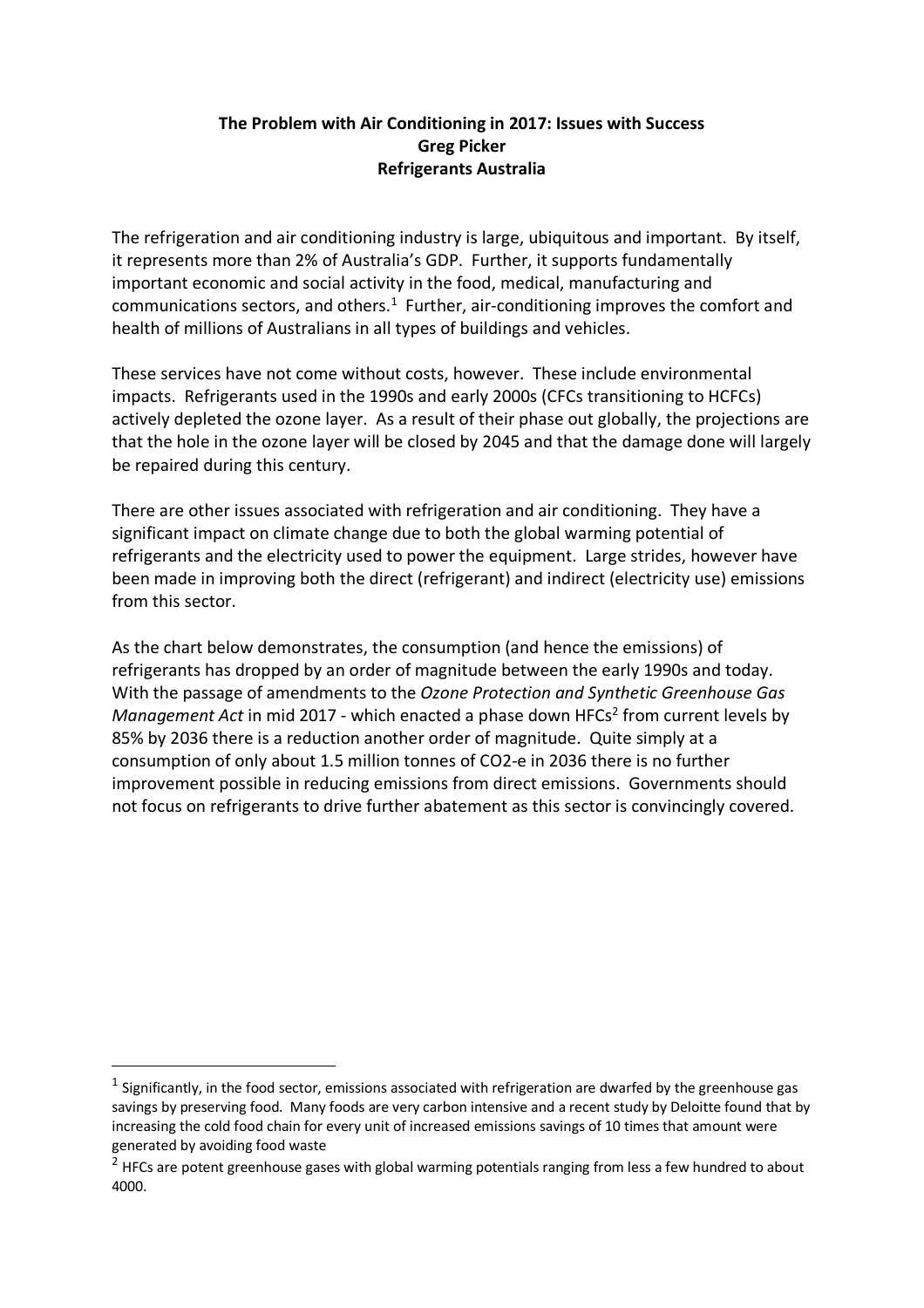

The main focus for improving the environment efficiency of the sector lies in energy. The cooling sector currently used about 20 to 22% of Australia's electricity and is responsible for about 12% of Australia's total greenhouse gas emissions. The need to reduce this number is fundamental if Australia is to meet our global targets and to limit climate change to an increase of 2 degrees above pre-industrial levels.

The story of energy efficiency of products at point of sale follows a similar path to refrigerant phasedown, however. As the chart below illustrates, efficiency in air conditioning has been significantly improved, with a 60% increase over the last two decade alone. The challenge with this, as stated in the recent (March 2016) Regulatory Impact Statement on air conditioners, is that further improvement is difficult. The low hanging fruit has been plucked already and further gains will be smaller and more expensive.<sup>3</sup> While policymakers would be correct in looking at cooling to find more emission reductions, point of sale does not necessarily offer an economically viable solution. <sup>4</sup>

 $3$  There is likely more potential reductions in refrigeration and large building chillers, and these opportunities are being pursued.

<sup>&</sup>lt;sup>4</sup> There is likely more potential reductions in refrigeration and large building chillers, and these opportunities are being pursued.